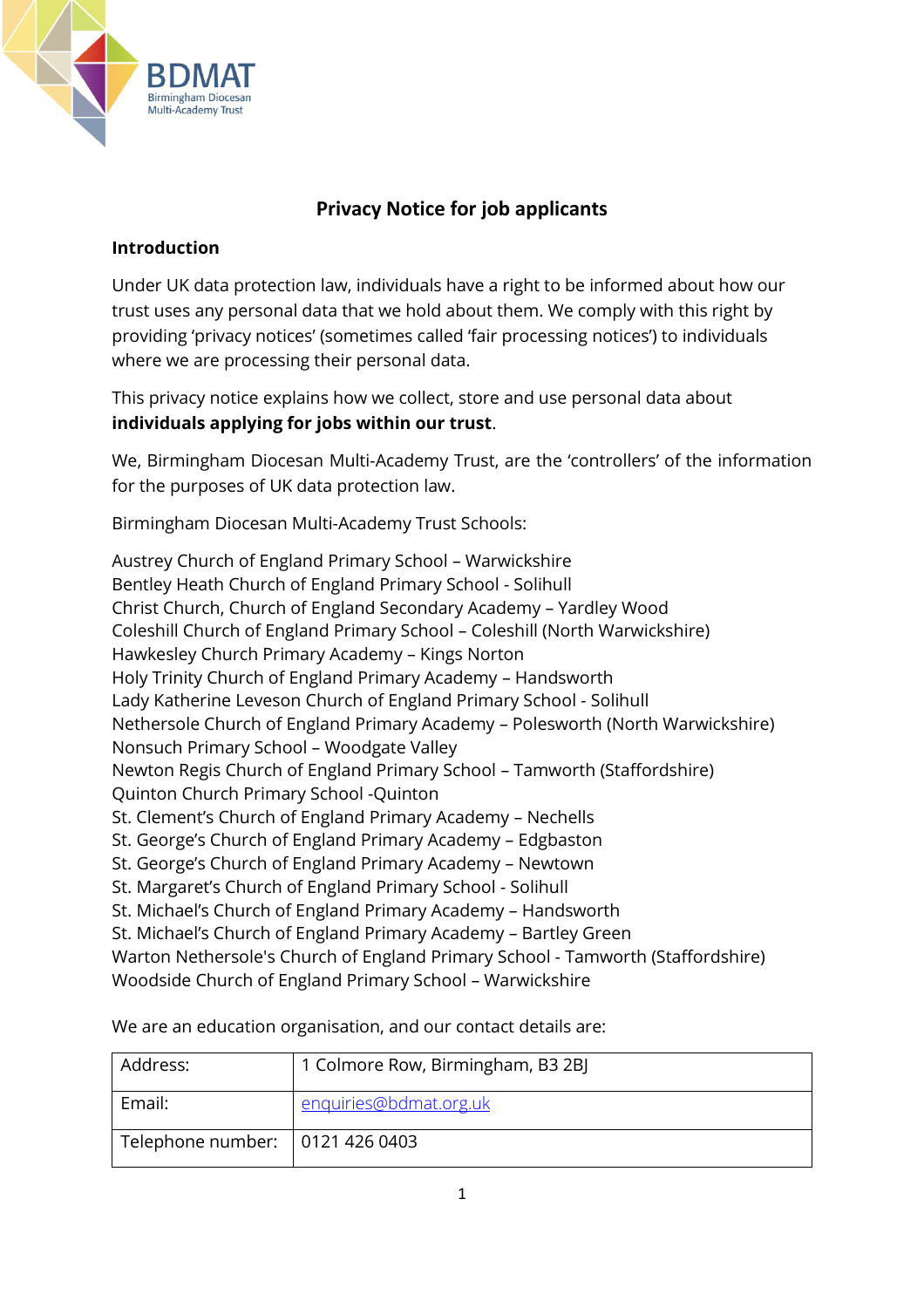

Our Data Protection Officer (DPO) is Michele Fullwood, Head of School Support, who can be contacted at 1 Colmore Row, Birmingham, B3 2BJ, [dpo@bdmat.org.uk](mailto:dpo@bdmat.org.uk) or 0121 426 0403 if you have any queries about this notice or anything related to data protection.

This Recruitment Privacy Notice covers recruitment of the following types:

- Permanent or fixed term appointments in one of our central departments
- Permanent or fixed term appointments in one of our schools
- Apprentices

#### **The personal data we hold**

Personal data that we may collect, use, store and share (when appropriate) about you includes, but is not restricted to:

- contact details such as name, title, addresses, telephone numbers, and personal email addresses
- copies of driving licence, passport, birth certificates and proof of current address, such as bank statements and council tax bills
- evidence of how you meet the requirements of the job, including references and qualifications
- evidence of your right to work in the UK and immigration status
- employment records, including work history, job titles, training records and professional membership
- other information required for some applications
- if you contact us regarding your application, a record of that correspondence
- details of your use of our recruitment tools and services, such as your candidate profile and alerts for vacancies
- the status of your application and updates on how it moves forward

We may also collect, use, store and share (when appropriate) information about you that falls into "special categories" of more sensitive personal data. This includes, but is not restricted to:

- diversity and equal opportunities monitoring information this can include information about your race or ethnicity, religious beliefs, sexual orientation, and political opinions
- Information about disability and access requirements
- Photographs and CCTV images captured in school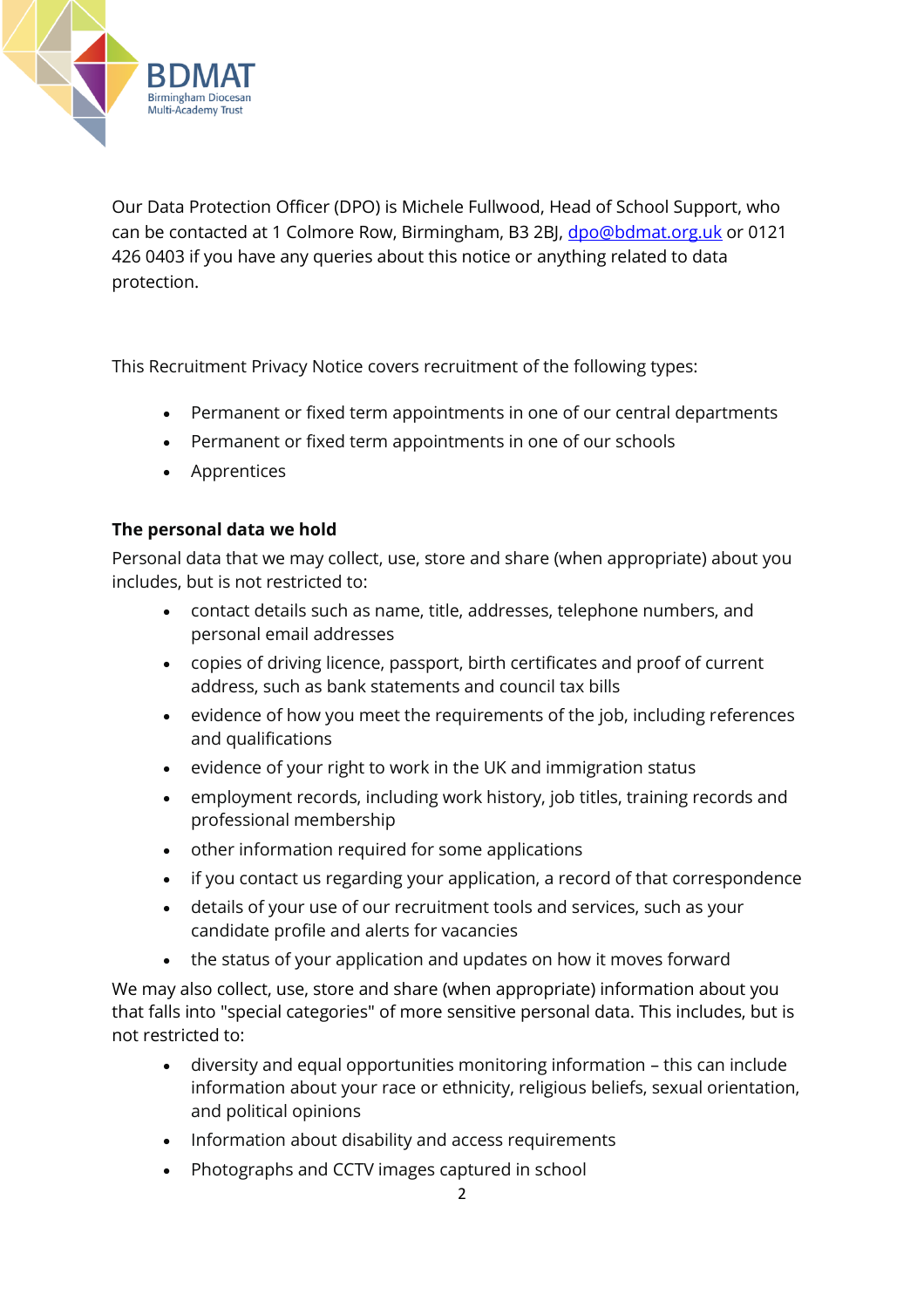

We may also collect, use, store, and share (when appropriate) information about criminal convictions and offences.

We may also hold data about you that we have received from other organisations, including other schools and social services, and the Disclosure and Barring Service in respect of criminal offence data.

#### **Why we use this data**

We use the data listed above to:

- a) enable us to establish relevant experience and qualifications
- b) Facilitate safe recruitment, as part of our safeguarding obligations towards pupils.
- c) Enable equalities monitoring
- d) Ensure that appropriate access arrangements can be provided for candidates that require them.

#### **Use of your personal data for marketing purposes**

Where you have given us consent to do so, we may send you marketing information by email or text promoting school events, campaigns, charitable causes or services that may be of interest to you.

You can withdraw consent or 'opt out' of receiving these emails and/or texts at any time by contacting us (see 'Contact us' below).

# **Use of your personal data in automated decision making and profiling**

We do not currently process any personal data through automated decision making or profiling. If this changes in the future, we will amend any relevant privacy notices to explain the processing to you, including your right to object to it.

#### **Our lawful basis for using this data**

Our lawful bases for processing your personal data for the purposes listed in the **Why we use this data** section above are as follows:

For the purposes of a) from the section **Why we use this data** in accordance with the "contract" basis - we need to process personal data to help you enter into a contract with us, should you be successful in your application.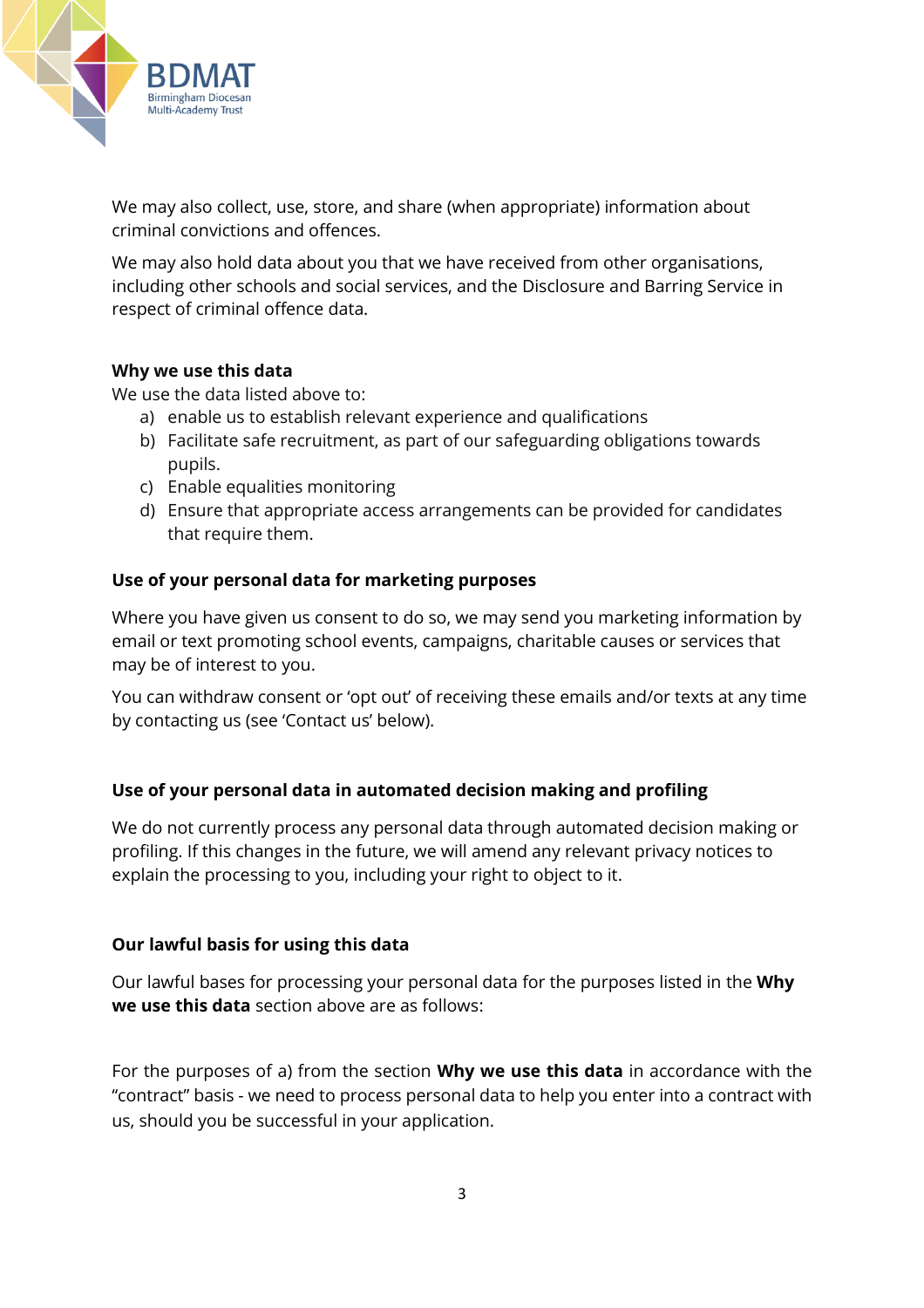

For the purposes of a) and b) from the section **Why we use this data** in accordance with the "Legal Obligation" basis - we need to process personal data to meet our responsibilities under law as set out here: All schools must carry out checks on individuals to safeguard pupils as recorded in Keeping Children Safe in Education.

For the purposes a) and b) from the section **Why we use this data** in accordance with the "Legal Obligation" basis - we need to process personal data to meet our responsibilities under law as set out here: The law on preventing illegal working is set out in sections 15 to 25 of the Immigration, Asylum and Nationality Act 2006 (known as the 2006 Act). These rules came into force on 29 February 2008. Under the 2006 Act we have a duty to prevent illegal working by carrying out document checks to confirm if a person has the right to work in the UK.

For the purposes of c) from the section **Why we use this data** in accordance with the "Consent" basis- we will obtain consent from you to use your personal data

For the purposes d) from the section **Why we use this data** in accordance with the "Legal Obligation" basis - we need to process personal data to meet our responsibilities under law as set out here: The Health and Safety at Work Act 1974 and The Management of Health and Safety at Work Regulations 1999 state all schools have a duty to protect the health and safety of all visitors

Where you have provided us with consent to use your personal data, you may withdraw this consent at any time. We will make this clear when requesting your consent, and explain how you would go about withdrawing consent if you wish to do so

# **Our basis for using special category data**

For 'special category' data, we only collect and use it when we have both a lawful basis, as set out above, and one of the following conditions for processing as set out in UK data protection law:

- We have obtained your explicit consent to use your personal data in a certain way
- We need to perform or exercise an obligation or right in relation to employment, social security or social protection law
- We need to protect an individual's vital interests (i.e. protect your life or someone else's life), in situations where you're physically or legally incapable of giving consent
- The data concerned has already been made manifestly public by you
- We need to process it for the establishment, exercise or defence of legal claims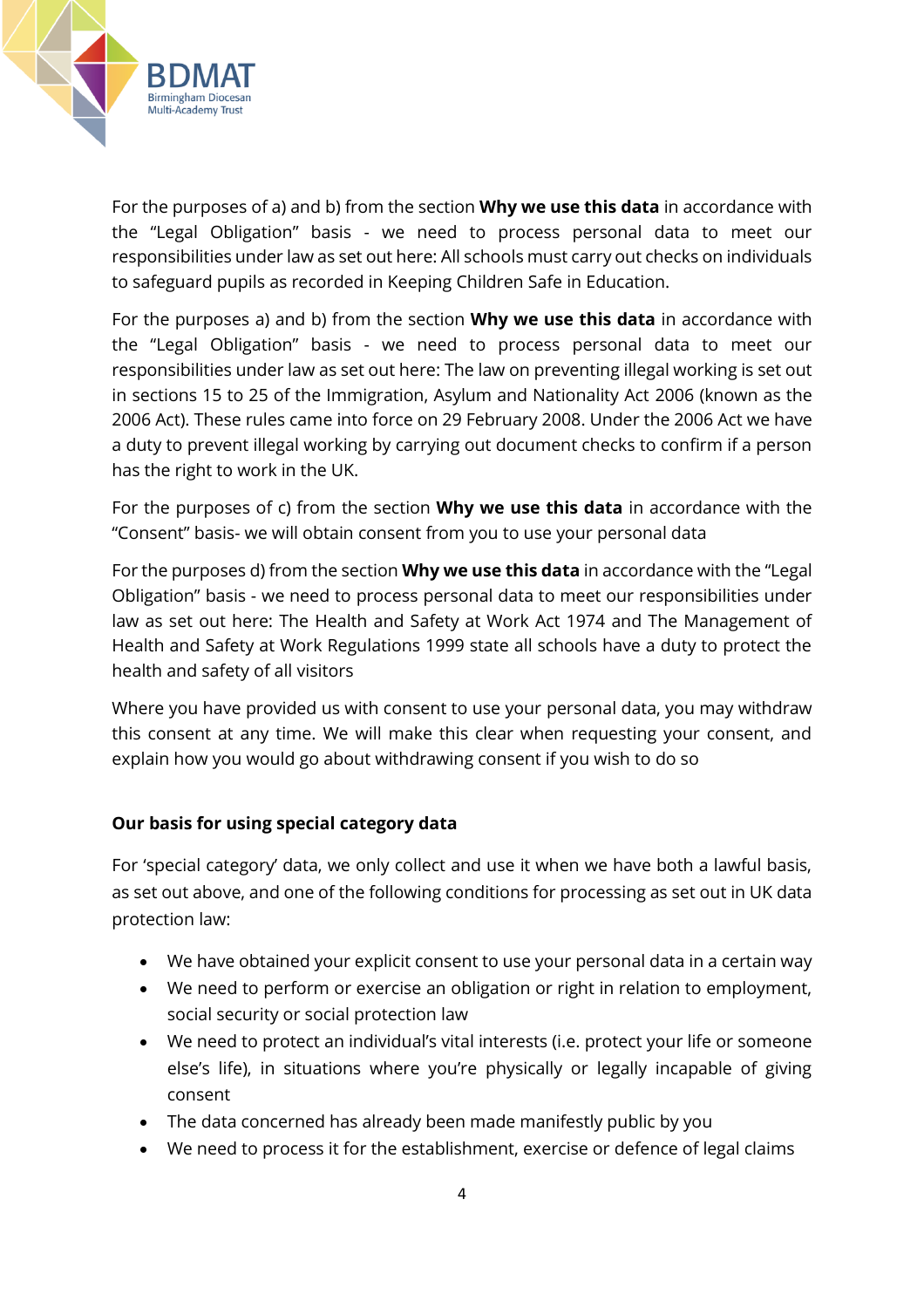

- We need to process it for reasons of substantial public interest as defined in legislation
- We need to process it for health or social care purposes, and the processing is done by, or under the direction of, a health or social work professional or by any other person obliged to confidentiality under law
- We need to process it for public health reasons, and the processing is done by, or under the direction of, a health professional or by any other person obliged to confidentiality under law
- We need to process it for archiving purposes, scientific or historical research purposes, or for statistical purposes, and the processing is in the public interest

For criminal offence data, we will only collect and use it when we have both a lawful basis, as set out above, and a condition for processing as set out in UK data protection law. Conditions include:

- We need to perform or exercise an obligation or right in relation to employment, social security or social protection law
- We have obtained your consent to use it in a specific way
- We need to protect an individual's vital interests (i.e. protect your life or someone else's life), in situations where you're physically or legally incapable of giving consent
- The data concerned has already been made manifestly public by you
- We need to process it for, or in connection with, legal proceedings, to obtain legal advice, or for the establishment, exercise or defence of legal rights
- We need to process it for reasons of substantial public interest as defined in legislation

# **Collecting this data**

While the majority of information we collect about you is mandatory, there is some information that can be provided voluntarily. Whenever we seek to collect information from you, we make it clear whether you must provide this information (and if so, what the possible consequences are of not complying), or whether you have a choice.

Most of the data we hold about you will come from you, but we may also hold data about you from:

• Local authorities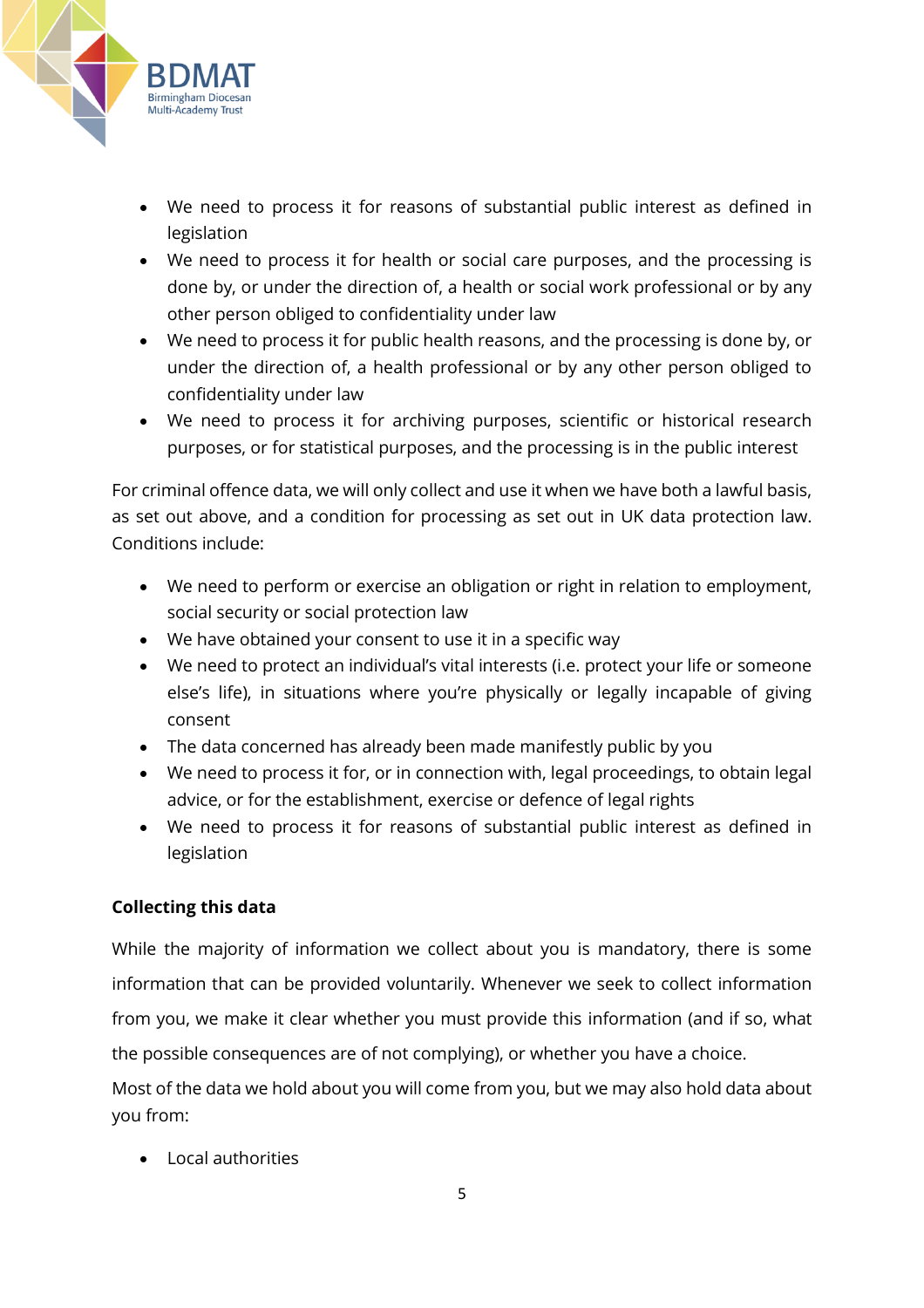

- Government departments or agencies
- Police forces, courts, tribunals

#### **How we store this data**

We keep personal information about you during the application process. We may also keep it beyond this if this is necessary.

Our data retention guidelines, which can be found on the BDMAT website <https://bdmatschools.com/documents/bdmat-retention-policy/> sets out how long we keep information about staff. A copy is available on request.

We have put in place appropriate security measures to prevent your personal information from being accidentally lost, used, or accessed in an unauthorised way, altered or disclosed.

We will dispose of your personal data securely when we no longer need it.

#### **Who we share data with**

We do not share information about you with any third party without consent unless the law and our policies allow us to do so.

Where it is legally required, or necessary (and it complies with UK data protection law), we may share personal information about you with:

- Our local authority dependent upon locality of school [Birmingham, Solihull or Warwickshire] – to meet our legal obligations to share certain information with it, such as safeguarding concerns
- Suppliers and service providers to enable them to provide the service we have contracted them for, such as HR and recruitment support
- Professional advisers and consultants
- Employment and recruitment agencies– My New Term

#### **Transferring data in nationally**

We may share personal information about you with the following international third parties, where different data protection legislation applies: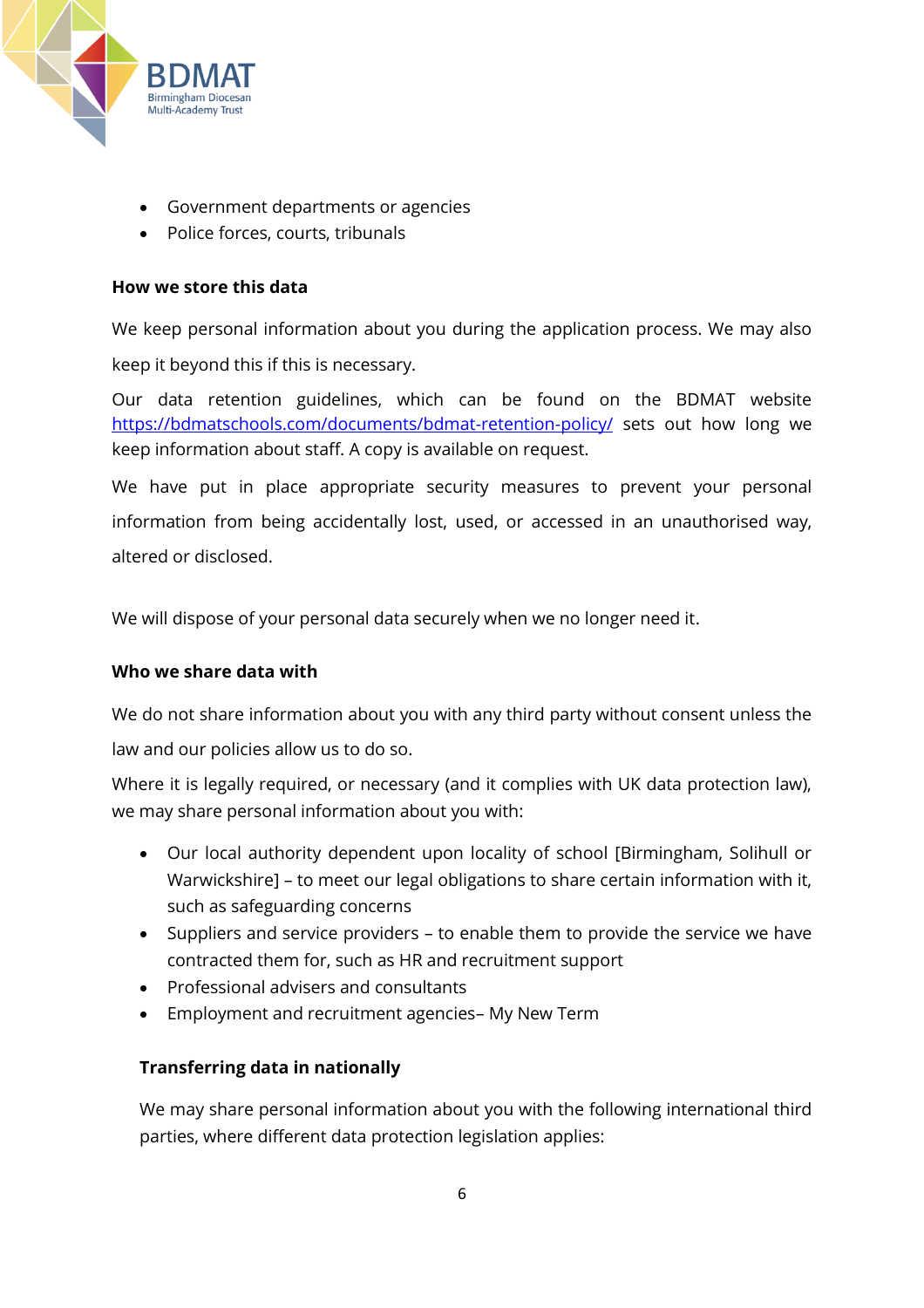

Some supporting services (EG Microsoft CRM) might use cloud platforms that operate from Third Countries outside of the EEA. Where this is the case, we ensure that adequate safeguards are established to protect your data.

Where we transfer your personal data to a third-party country or territory, we will do so in accordance with UK data protection law.

In cases where we have to set up safeguarding arrangements to complete this transfer, you can get a copy of these arrangements by contacting us.

# **Your rights**

# **How to access personal information that we hold about you**

You have a right to make a 'subject access request' to gain access to personal information that we hold about you.

If you make a subject access request, and if we do hold information about you, we will (subject to any exemptions that may apply):

- Give you a description of it
- Tell you why we are holding and processing it, and how long we will keep it for
- Explain where we got it from, if not from you
- Tell you who it has been, or will be, shared with
- Let you know whether any automated decision-making is being applied to the data, and any consequences of this
- Give you a copy of the information in an intelligible form

You may also have the right for your personal information to be transmitted electronically to another organisation in certain circumstances.

If you would like to make a request, please contact us (see 'Contact us' below).

Subject access requests can be made verbally. To ensure that your verbal request is fully understood the Information Commissioners Office (ICO) on their website say the following:

*Yes. You can make a subject access request verbally, but we recommend you put it in writing if possible because this gives you a record of your request.*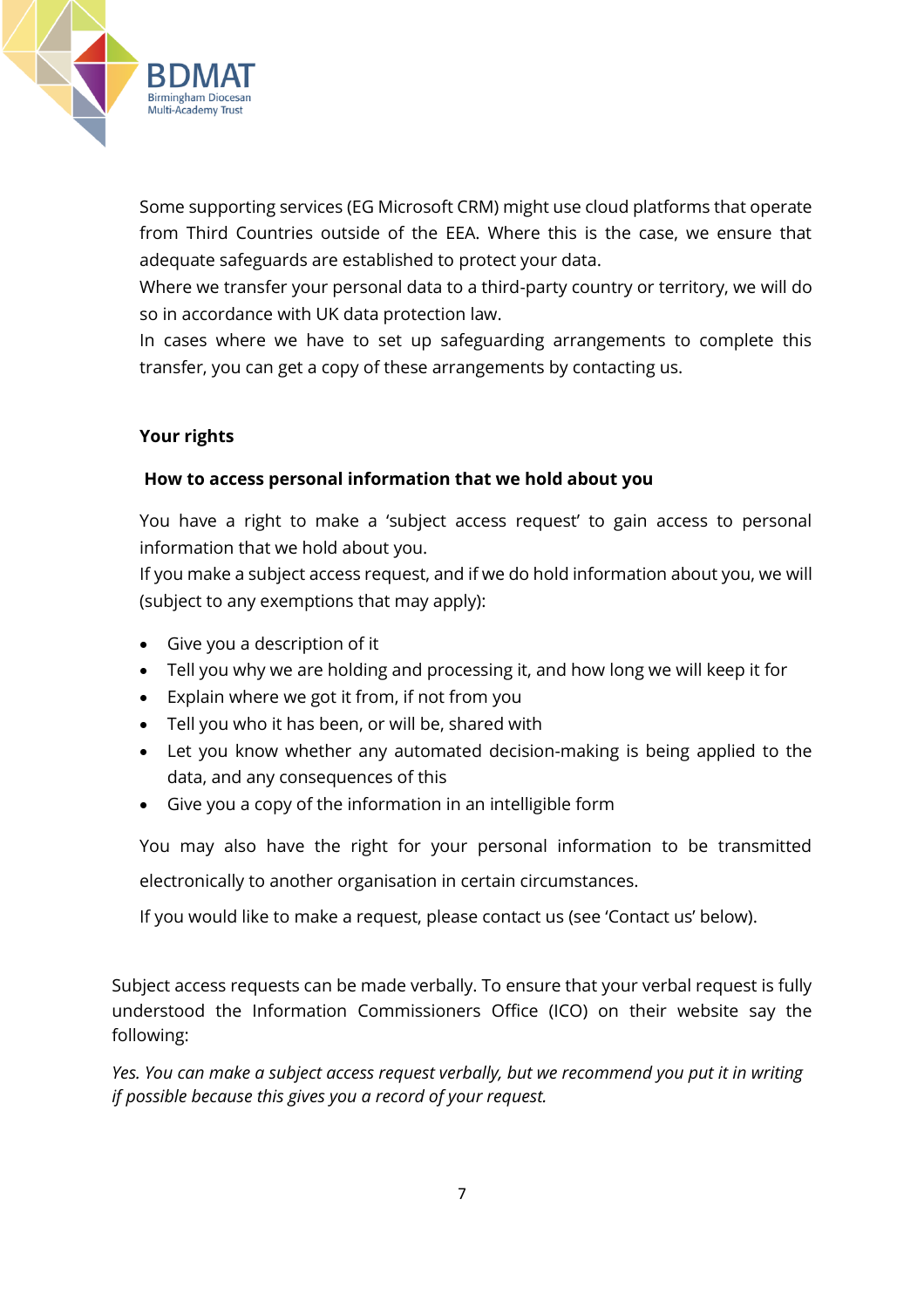

*If you are making a verbal request, try to:*

- *use straightforward, polite language;*
- *focus the conversation on your subject access request;*
- discuss the reason for your request, if this is appropriate work with them to identify *the type of information you need and where it can be found;*
- *ask them to make written notes – especially if you are asking for very specific information; and*
- *check their understanding – ask them to briefly summarise your request and inform them if anything is incorrect or missing before finishing the conversation.*

*However, even if you make your request verbally, we recommend you follow it up in writing (eg by letter, email or using a standard form).*

To avoid confusion, we ask you when making a subject access request, you do so by contacting our Data Protection Officer, Michele Fullwood, in writing either to Birmingham Diocesan Multi-Academy Trust, 1 Colmore Row, Birmingham, B3 2BJ or by email to [dpo@bdmat.org.uk](mailto:dpo@bdmat.org.uk)

# **Your other rights regarding your data**

Under UK data protection law, you have certain rights regarding how your personal data is used and kept safe. For example, you have the right to:

- Object to our use of your personal data
- Prevent your data being used to send direct marketing
- Object to and challenge the use of your personal data for decisions being taken by automated means (by a computer or machine, rather than by a person)
- In certain circumstances, have inaccurate personal data corrected
- In certain circumstances, have the personal data we hold about you deleted or destroyed, or restrict its processing
- Withdraw your consent, where you previously provided it for the collection, processing and transfer of your personal data for a specific purpose
- In certain circumstances, be notified of a data breach
- Make a complaint to the Information Commissioner's Office
- Claim compensation for damages caused by a breach of the data protection regulations